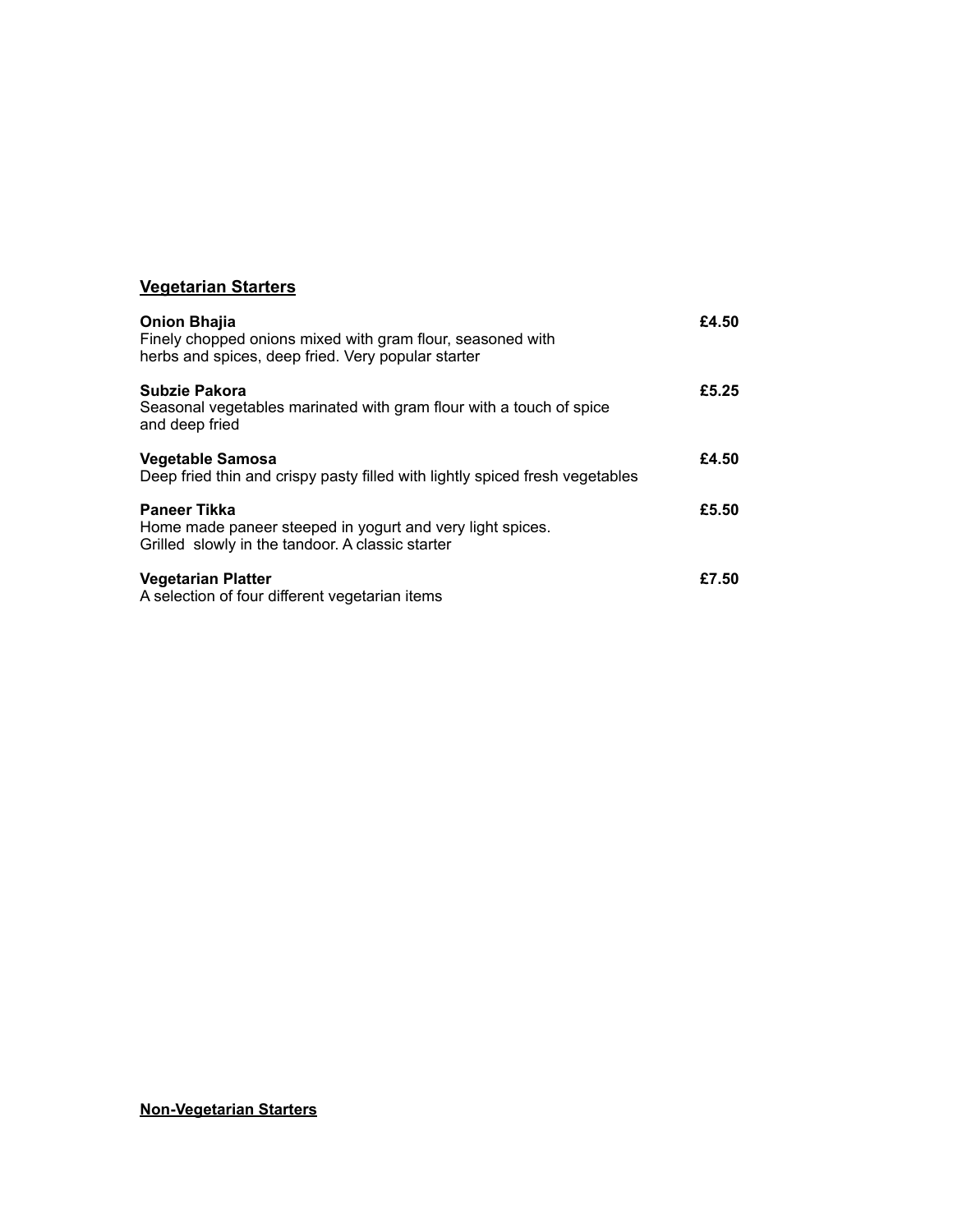| Chicken Tikka<br>Cubes of chicken breast marinated overnight in yoghurt and hand pounded<br>light spices. Delicately grilled in the tandoor         | £5.25 |
|-----------------------------------------------------------------------------------------------------------------------------------------------------|-------|
| <b>Chum Chum Chicken</b><br>Chicken marinated in chef's very own garlic and herbs recipe                                                            | £6.75 |
| <b>Keema Pattice</b><br>Shallow fried potatoes cake filled with lightly spiced lamb mince                                                           | £5.25 |
| Reshmi Kebab<br>A traditional kebab of Mughlai cuisine. Minced steak is<br>pan fried giving it a juicy and succulent taste. Wrapped in fried egg    | £5.95 |
| Seekh Kebab Kongri<br>Minced lamb coated with cheese, fresh herbs and light spices and glazed in<br>the tandoor                                     | £5.75 |
| Salmon Tikka<br>Skewered and char grilled Scottish salmon marinated overnight in<br>yoghurt and very light spice. Delicately grilled in the tandoor | £7.25 |
| <b>King Prawn Puri</b><br>Tiger king prawns in a delicious light and zesty sauce and wrapped in a puri                                              | £7.25 |
| <b>Pan Fried Squid</b><br>Seasonal squid marinated in fresh ground spices. Slowly pan fried with fresh<br>peppers                                   | £6.50 |
| Non-vegetarian Platter<br>A selection of four different non-vegetarian items                                                                        | £8.50 |

**Tandoori Dishes**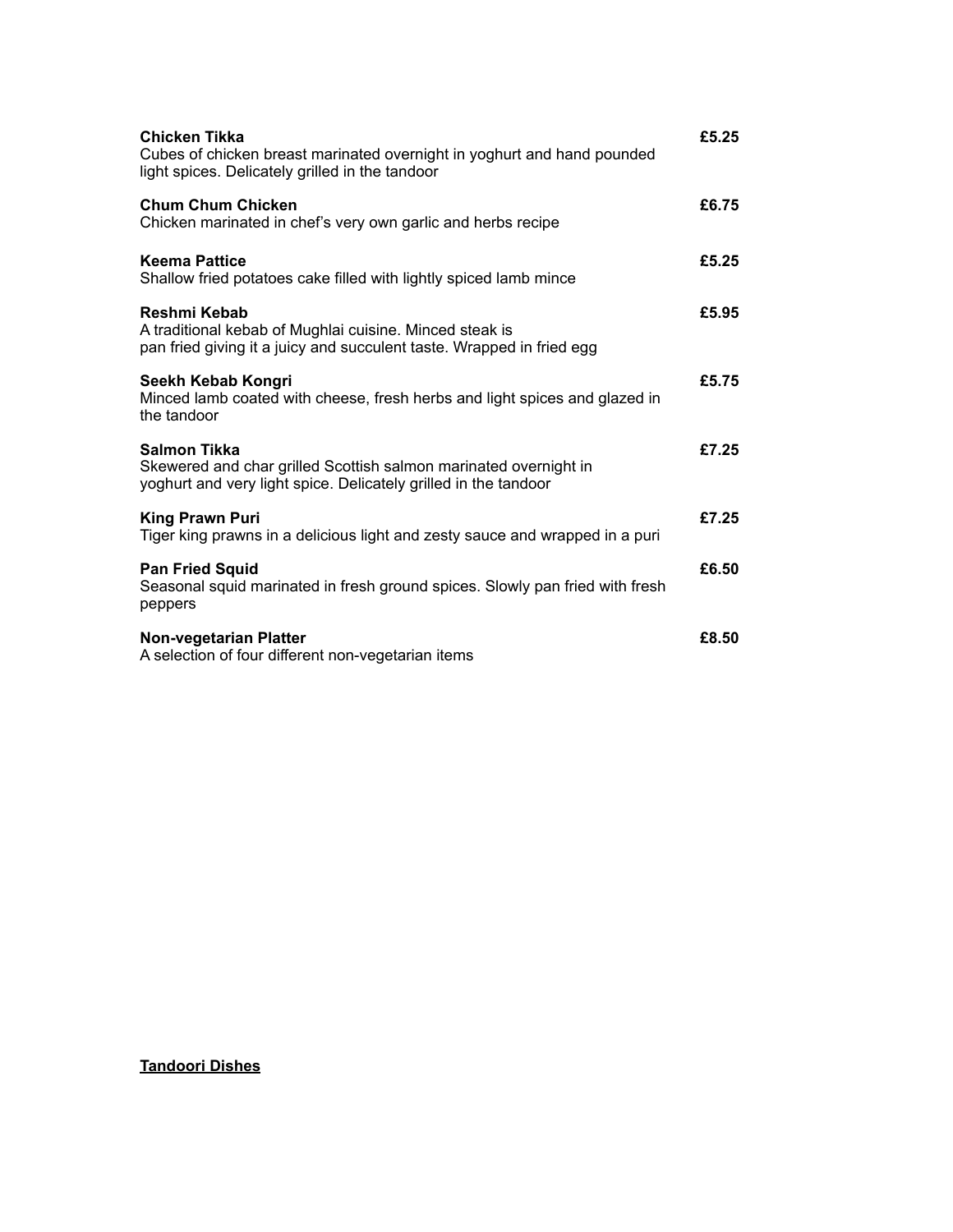| The tandoori oven is a cylindrical clay oven with the heat generated from coal fire. It is the only<br>natural old fashioned way of baking and grilling. All the following dishes are cooked in the tandoor<br>oven. The dishes are all dry without the traditional curry sauce |        |
|---------------------------------------------------------------------------------------------------------------------------------------------------------------------------------------------------------------------------------------------------------------------------------|--------|
| The Chutney Tandoori Feast<br>A selection of tandoori dishes which include tandoori chicken, lamb chop,<br>chicken tikka, paneer tikka and tandoori king prawn                                                                                                                  | £12.95 |
| Chicken Tikka<br>Cubes of chicken breast marinated overnight in yoghurt and hand pounded<br>light spice. Delicately girlled in the tandoor                                                                                                                                      | £8.25  |
| <b>Chicken Shashlik</b><br>Chicken tikka delicately cooked on a skewer with grilled<br>capsicum, tomatoes and onions.                                                                                                                                                           | £9.50  |
| <b>Tandoori Chicken</b><br>Spring chicken marinated overnight in yogurt and hand pounded spice                                                                                                                                                                                  | £8.50  |
| <b>Tandoori Lamb Chop</b><br>Skewered succulent tender lamb chops marinated with yoghurt,<br>mint and very light spice                                                                                                                                                          | £9.25  |
| <b>Salmon Tikka</b><br>Skewered and char grilled Scottish salmon marinated overnight in<br>yoghurt and very light spice. Delicately grilled in the tandoor                                                                                                                      | £10.95 |
| <b>Tandoori King Prawn</b><br>Succulent king prawns marinated in whole spices, garlic and fresh herbs                                                                                                                                                                           | £18.50 |
| <b>Paneer Shashlik</b><br>Skewered and grilled chunks of cottage cheese delicately grilled<br>with grilled capsicum, onions and tomatoes                                                                                                                                        | £9.50  |

**Thali** 

A thali is a traditional way of having a meal with a gathering of family and friends. The thali has a variety of dishes in small pots and is ideal for sharing. Thalis are served with two dishes accompanied with a vegetable side dish, rice and naan bread

| <b>Vegetarian Thali</b> | £14.45 |
|-------------------------|--------|
| Non Vegetarian Thali    | £16.45 |
| Sea food Thali          | £18.45 |

#### **Chicken Dishes**

#### **Chicken Tikka Masala £8.95**

Tikka Masala is one of the most popular dishes around. Chicken tikka from the tandoor cooked in a almond powder and coconut powder gravy. A smooth, sweet and fruity dish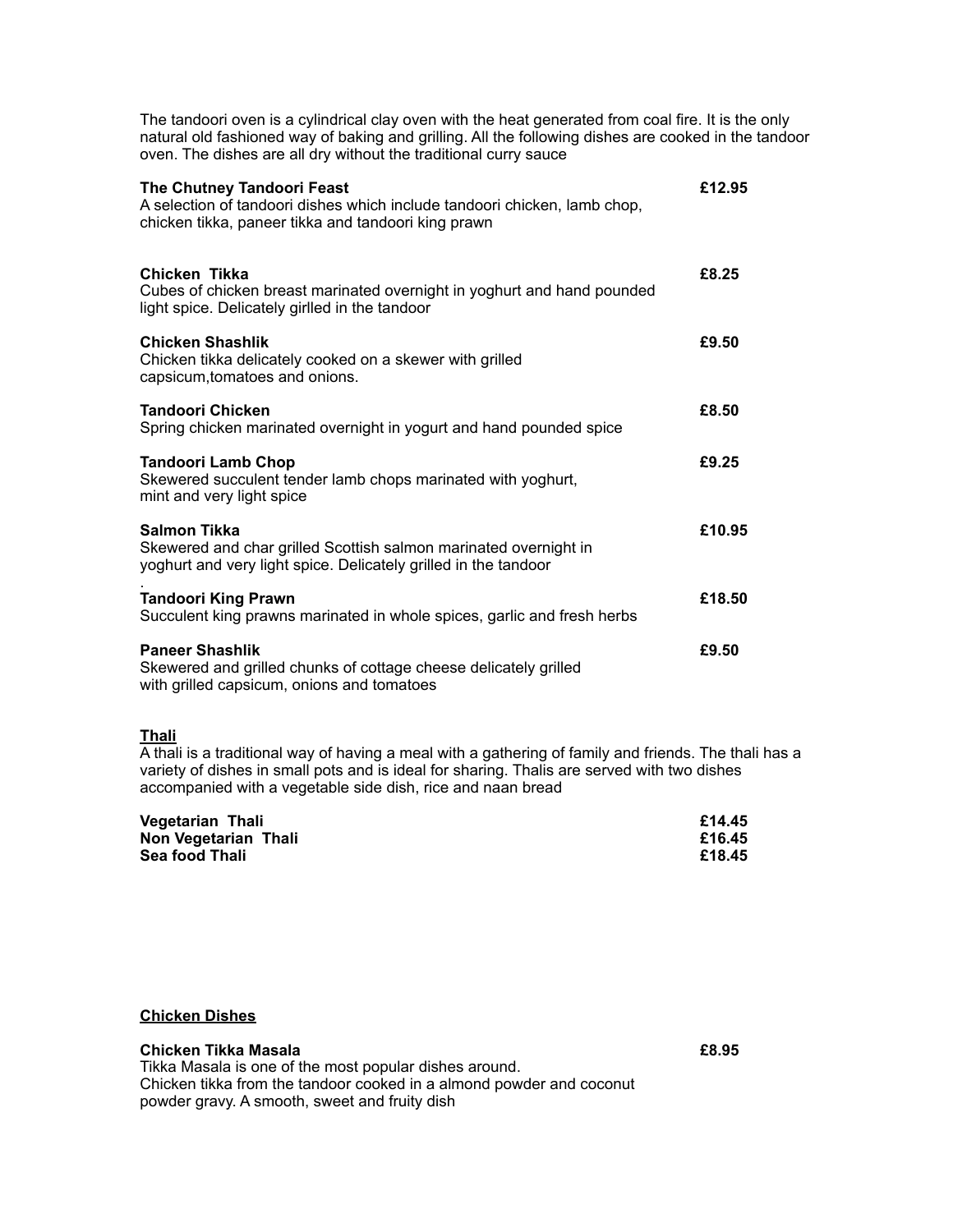| Chicken Korma Razala<br>Tender chicken cooked with smooth coconut powder, almond powder and<br>blended with fresh cream and yogurt.                                                                                                                             | £8.75 |
|-----------------------------------------------------------------------------------------------------------------------------------------------------------------------------------------------------------------------------------------------------------------|-------|
| Chicken Tikka Pasanda<br>Chicken tikka from the tandoor prepared in a rich creamy sauce finished<br>with fresh cashew nuts                                                                                                                                      | £8.95 |
| <b>Murgh Handi Laziz</b><br>A central Indian style of cooking. Chicken cooked in a coconut cream, pepper<br>and tomato based sauce finished with coarsely grounded spices                                                                                       | £8.75 |
| Murgh Tikka Makhani<br>Chicken tikka from the tandoor immersed in a creamy tomato sauce with<br>additional flavouring of tamarind giving it a distinct sour taste                                                                                               | £8.75 |
| Chicken Bhuna<br>A hyderabadi specialtiy. Chicken cooked in a very simple thick<br>tomato based sauce                                                                                                                                                           | £8.75 |
| Daba Murgh<br>Popular Indian dish made with chicken and lamb mince simmered in a<br>rich spicy flavoured tomato sauce                                                                                                                                           | £8.75 |
| Chicken Tikka Saag<br>Another popular Indian dish made with chicken strips from the tandoor.<br>Cooked with fresh spinach, fenugreek and ground spices                                                                                                          | £8.95 |
| <b>Chicken Green Curry</b><br>Combination of finely grounded spices, fresh green herbs and touch of<br>green chillies all delicately cooked in a coconut based sauce                                                                                            | £8.95 |
| Karahi Murgh<br>This is a type of north west Indian style of cooking,<br>Using tender chicken accompanied with sliced peppers and onion,<br>cooked in fresh ground spices. Medium spiced with lots of flavours                                                  | £8.95 |
| Chicken Tikka Balti<br>Fresh ground spices cooked largely in the same way as those for a curry. Contents are cooked at<br>high temperatures. The fresh spices, herbs and chillies added during the final stages of cooking<br>make it flavoursome and colourful | £8.95 |
| <b>Garlic Chilli Chicken</b><br>Spicy preparation of chicken cooked in spices finished in a semi dry fresh<br>garlic sauce                                                                                                                                      | £8.95 |
| Chicken Jalfrezi<br>An extra spicy preparation of chicken sautéed with sliced onion,<br>fresh green chillies, peppers and curry leaves                                                                                                                          | £8.75 |
| <b>Chicken Mangalore</b><br>Tender chicken in a combination of coconut, tomatoes and spices.<br>Finished in a spicy rich zesty sauce                                                                                                                            | £8.75 |
|                                                                                                                                                                                                                                                                 |       |

### **Lamb Dishes**

.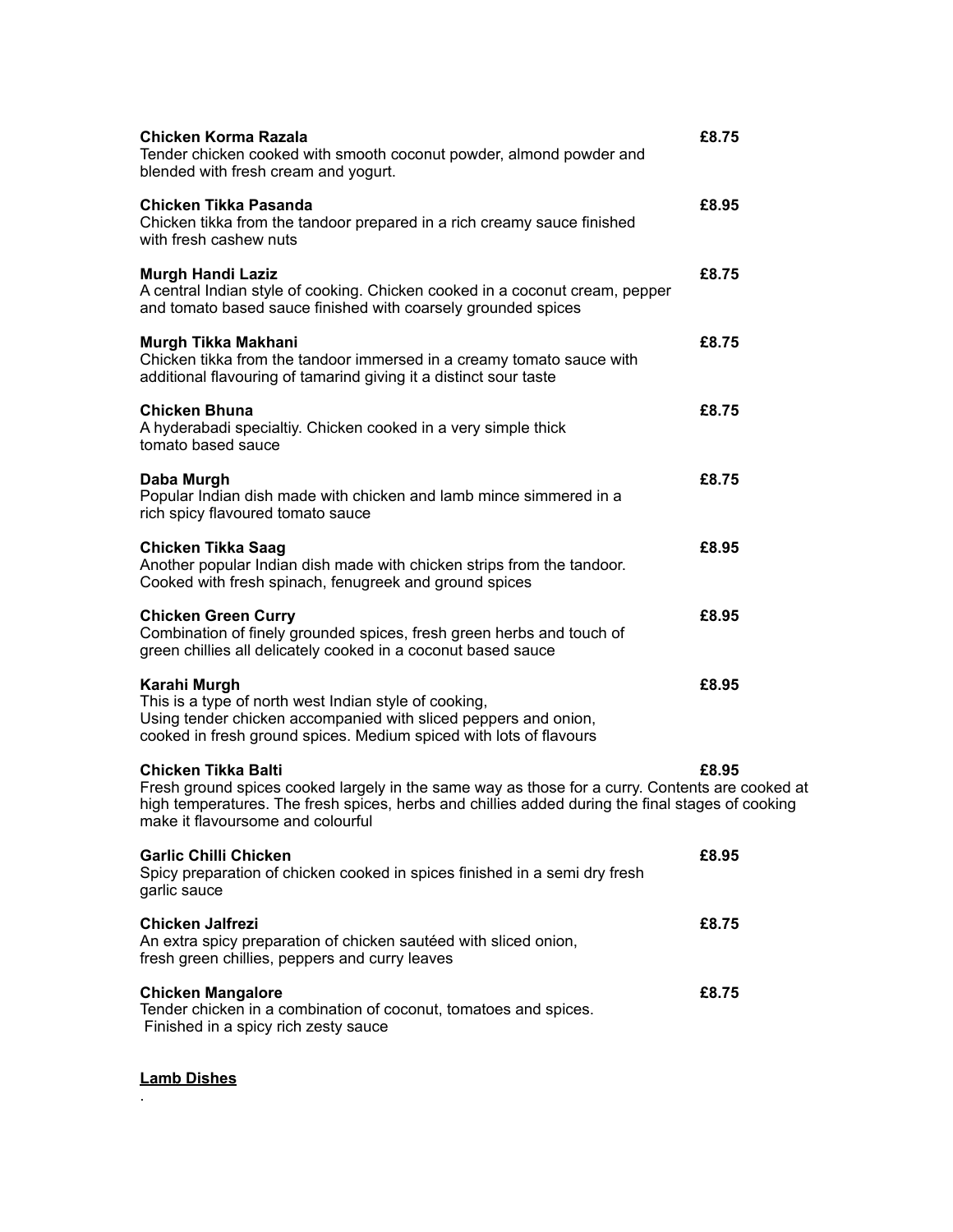| <b>Moghlai Gosht</b><br>Lamb cooked in a creamy cashew nut and almond based sauce.<br>Cooked in a very mild thick sauce                                                                                                                                       | £8.95 |
|---------------------------------------------------------------------------------------------------------------------------------------------------------------------------------------------------------------------------------------------------------------|-------|
| <b>Handi Gosht</b><br>A central Indian style of cooking. Tender lamb cooked in a cream, pepper<br>And tomato based sauce finished with coarsely grounded spices                                                                                               | £8.95 |
| Kashmiri Lamb Rogan Josh<br>Tender lamb cooked in a tomato based sauce with fresh cooked tomatoes<br>A traditional Kashmiri signature dish                                                                                                                    | £8.95 |
| <b>Karhai Gosht</b><br>This is a type of north west Indian style of cooking,<br>using tender lamb accompanied with sliced peppers and onion,<br>cooked in fresh ground spices. Medium spiced with lots of flavours                                            | £8.95 |
| <b>Saag Gosht</b><br>Tender dices of lamb cooked with fresh spinach, fenugreek and spices                                                                                                                                                                     | £8.95 |
| Lamb Bhuna<br>A hyderabadi speciality Lamb cooked in a very simple thick<br>tomato based sauce                                                                                                                                                                | £8.95 |
| <b>Lamb Green Curry</b><br>Combination of finely grounded spices, fresh green herbs and touch of<br>green chillies all delicately cooked in a coconut based sauce.                                                                                            | £8.95 |
| Kabuli Gosht<br>Classic Afgan dish. Tender dices of lamb cooked with whole chick peas.                                                                                                                                                                        | £8.95 |
| <b>Lamb Balti</b><br>Fresh ground spices cooked largely in the same way as those for a curry. Contents are cooked at<br>high temperatures. The fresh spices, herbs and chillies added during the final stages of cooking<br>make it flavoursome and colourful | £8.95 |
| <b>Lamb Dansak</b><br>This classic Parsee dish consists of tender lamb cooked in hot lentil sauce                                                                                                                                                             | £8.95 |
| Mirchi Lamb<br>Tender lamb sautéed with red peppers, fresh ginger, herbs and<br>finished with crushed red hot chilli seeds                                                                                                                                    | £8.95 |
| <b>Jaal Ghost</b><br>Lamb cooked in a spicy Naga chilli sauce. Classic Bengal dish                                                                                                                                                                            | £8.95 |
| <u>Sea Food</u>                                                                                                                                                                                                                                               |       |
| <b>Goan Fish Curry</b><br>This famous dish is a Goan speciality. Consisting of fish simmered in a<br>tangy curry with accompanied with coconut and red chillies                                                                                               | £9.50 |
| <b>Bay Machli Masala</b><br>A seasonal fish cooked with onions, tomatoes,<br>garlic with touches of cumin mustard seeds and red chillies                                                                                                                      | £9.50 |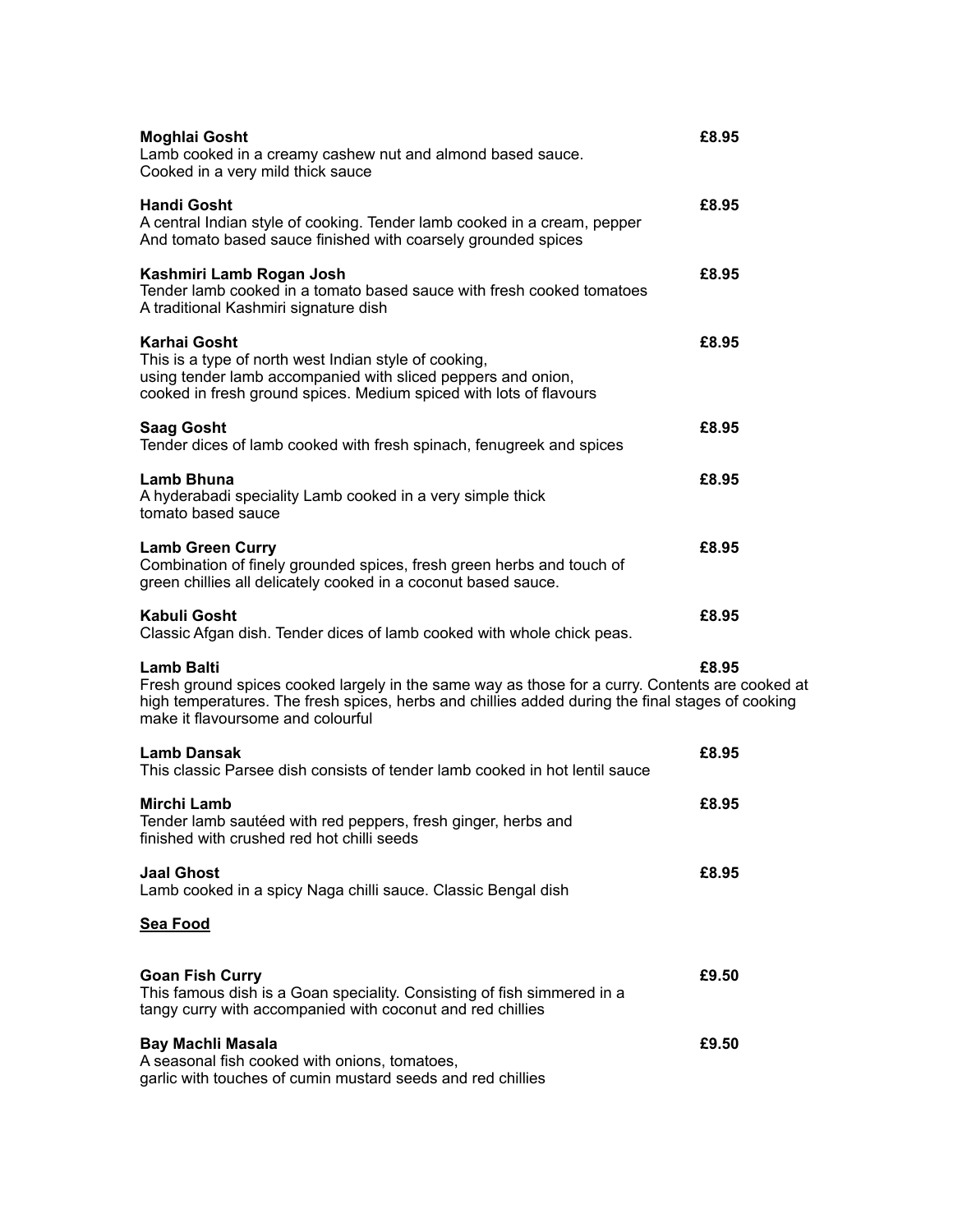| <b>Fish Vindaloo</b><br>White tilapia fish cooked with potatoes, prepared in ground spices in<br>a vinagerette sauce                                                                                             | £9.50  |
|------------------------------------------------------------------------------------------------------------------------------------------------------------------------------------------------------------------|--------|
| <b>Handi Zinga Lazeez</b><br>A central Indian type of cooking. Prawns cooked in a cream, pepper and<br>tomato based sauce finished with coarsely grounded spices                                                 | £9.50  |
| Zinga Pathia<br>Prawns cooked in a light sweet and sour sauce                                                                                                                                                    | £9.50  |
| King Prawn Bhuna<br>Prawns cooked in thick sauce with chopped onions, pepper,<br>quartered tomatoes with a touch of ginger and garlic                                                                            | £14.95 |
| <b>King Prawn Saag</b><br>King prawns cooked with spinach, fenugreek and spices                                                                                                                                  | £14.95 |
| King Prawn Chilli Chilli<br>King prawns cooked with fresh chopped chilli,<br>ginger, tomatoes and curry leaves                                                                                                   | £14.95 |
| King Prawn Karahi<br>This is a type of north west Indian style of cooking,<br>using king prawns accompanied with sliced peppers and onion,<br>cooked in fresh ground spices. Medium spiced with lots of flavours | £14.95 |

#### **Biryani**

A classic fast food favourite. Items are cooked with flavoured pilau rice in a wok without any curry sauce and finished with roasted cashew nuts. Served with a vegetable side dish

| Mixed Vegetable Biryani | £9.50  |
|-------------------------|--------|
| Murgh Biryani           | £9.95  |
| Lamb Biryani            | £10.50 |
| Prawn Biryani           | £11.50 |

| Vegetable Main Dishes |
|-----------------------|
|-----------------------|

| <b>Vegetable Korma</b><br>Seasoned vegetables cooked with onion, coconut,<br>almonds and fresh cream sauce                                                                    | £7.95 |
|-------------------------------------------------------------------------------------------------------------------------------------------------------------------------------|-------|
| <b>Handi Subzie</b><br>Central Indian style of cooking. Seasonal mixed vegetables cooked in a<br>cream, peppers and tomato based sauce finished with coarsely grounded spices | £7.95 |
| Vegetable Karahi<br>This is a tune of neath weet lealize at deal anglica                                                                                                      | £8.25 |

This is a type of north west Indian style of cooking, using vegetables accompanied with sliced peppers, tomatoes,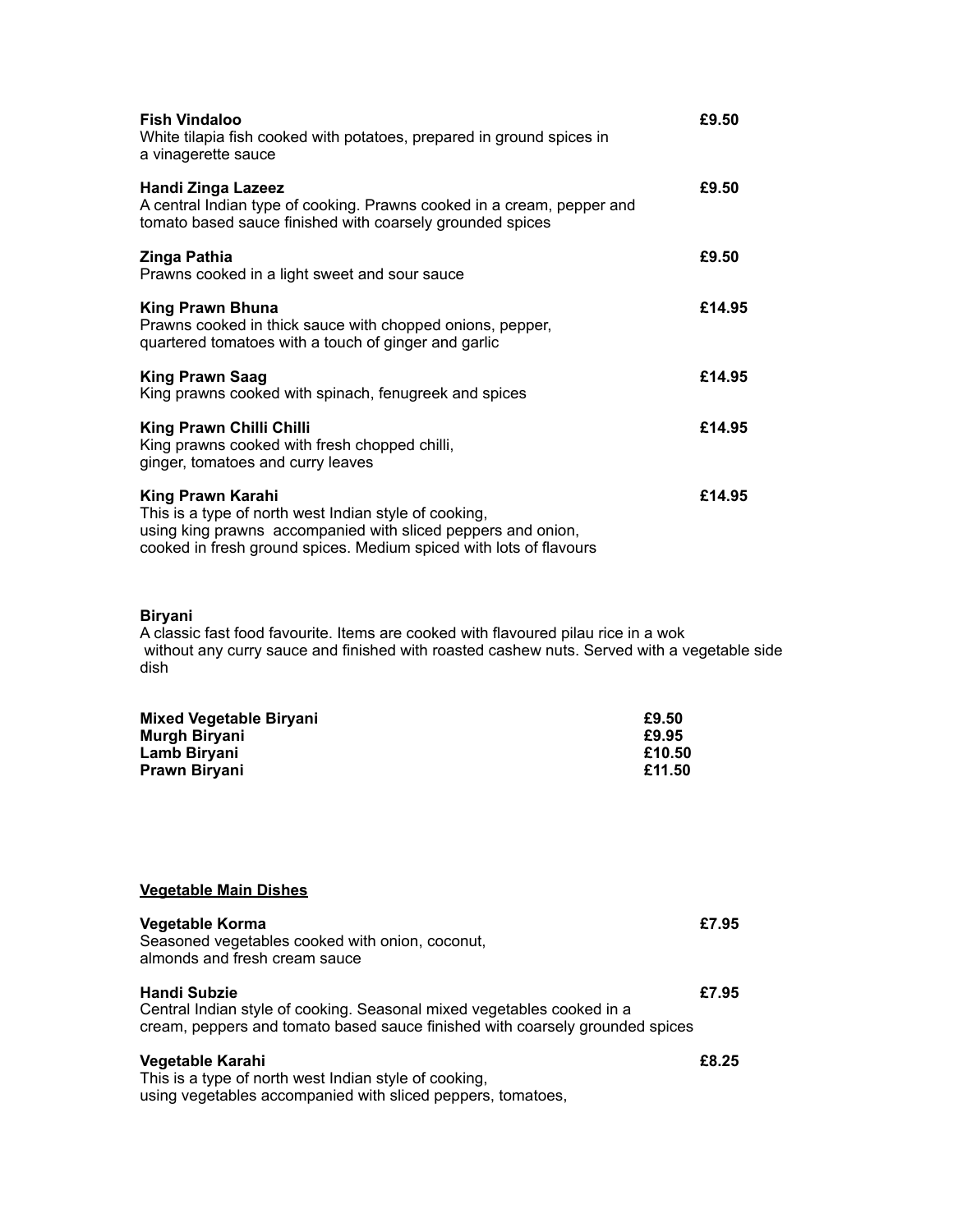ginger, spicy with lots of flavours

| Vegetable Jalfrezi<br>An extra spicy preparation of vegetables sautéed with sliced onion,<br>fresh green chillies, peppers and curry leaves                                                                          | £7.95 |
|----------------------------------------------------------------------------------------------------------------------------------------------------------------------------------------------------------------------|-------|
| <b>Pumpkin Masala</b><br>Fresh pumpkin cooked in medium hot<br>spices and topped with roasted sesame seeds                                                                                                           | £8.25 |
| Paneer Tikka Makhani<br>Paneer tikka from the tandoor immersed in a creamy tomato and almond<br>sauce with additional flavouring of tamarind giving it a distinct sour taste                                         | £7.95 |
| <b>Chilli Paneer</b><br>Paneer grilled in tandoor and cooked in spicy fresh chillies, ginger,<br>tomatoes and curry leaves                                                                                           | £8.50 |
| Paneer Karahi<br>This is a type of north west Indian style of cooking,<br>using seasonal vegetables accompanied with sliced peppers and onion,<br>cooked in fresh ground spices. Medium spiced with lots of flavours | £8.50 |

## **Side order**

#### **Sag Aloo £4.95**

Chopped spinach tossed with quartered potato, chopped shallots, garlic and cumin

#### **Saag Paneer** <br> **E4.95**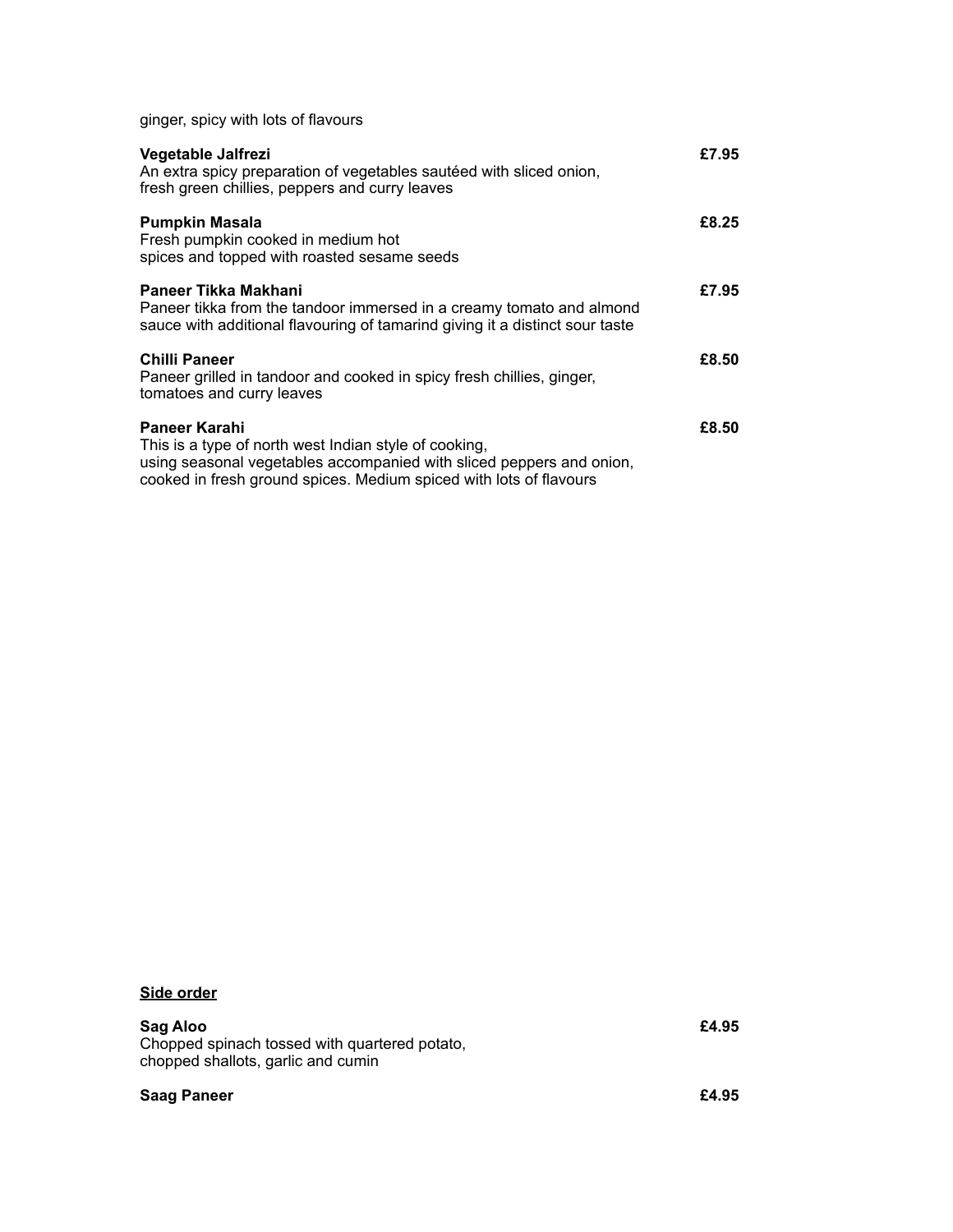| Small cubes of Indian cottage cheese cooked with spinach in a creamy<br>sweet sauce           |       |
|-----------------------------------------------------------------------------------------------|-------|
| Daal Saag<br>Mixed lentils cooked with spinach leaves                                         | £4.95 |
| Aloo Gobi<br>Lightly spiced potatoes and cauliflower dish                                     | £4.95 |
| <b>Bombay Aloo</b><br>A very simple potato preparation                                        | £4.95 |
| Tarka Dal<br>Yellow lentils cooked and sizzled with chopped<br>garlic, cumin and light spices | £4.95 |
| <b>Bindi Dhupiaza</b><br>Stir fried fresh okra prepared with diced onions                     | £4.95 |
| <b>Pindi Chana</b><br>Traditional north indian dish made with chickpeas, paneer and tomatoes  | £4.95 |
| <b>Brinjal Masala</b><br>Aubergine prepared with fresh onions, tomatoes and peppers           | £4.95 |
| <b>Mushroom Bhaji</b><br>Mushrooms cooked in dry stir fried method of cooking                 | £5.50 |
|                                                                                               |       |

# **Rice and Bread**

| <b>Shadda Chawal</b><br>Special Pearl boiled rice                                                        | £3.25 |
|----------------------------------------------------------------------------------------------------------|-------|
| <b>Pilau Rice</b><br>Flavoured Basmati rice                                                              | £3.75 |
| <b>Lemon Rice with Cashew Nuts</b><br>Pilau rice cooked with cashews and finely chopped fresh lemon zest | £3.95 |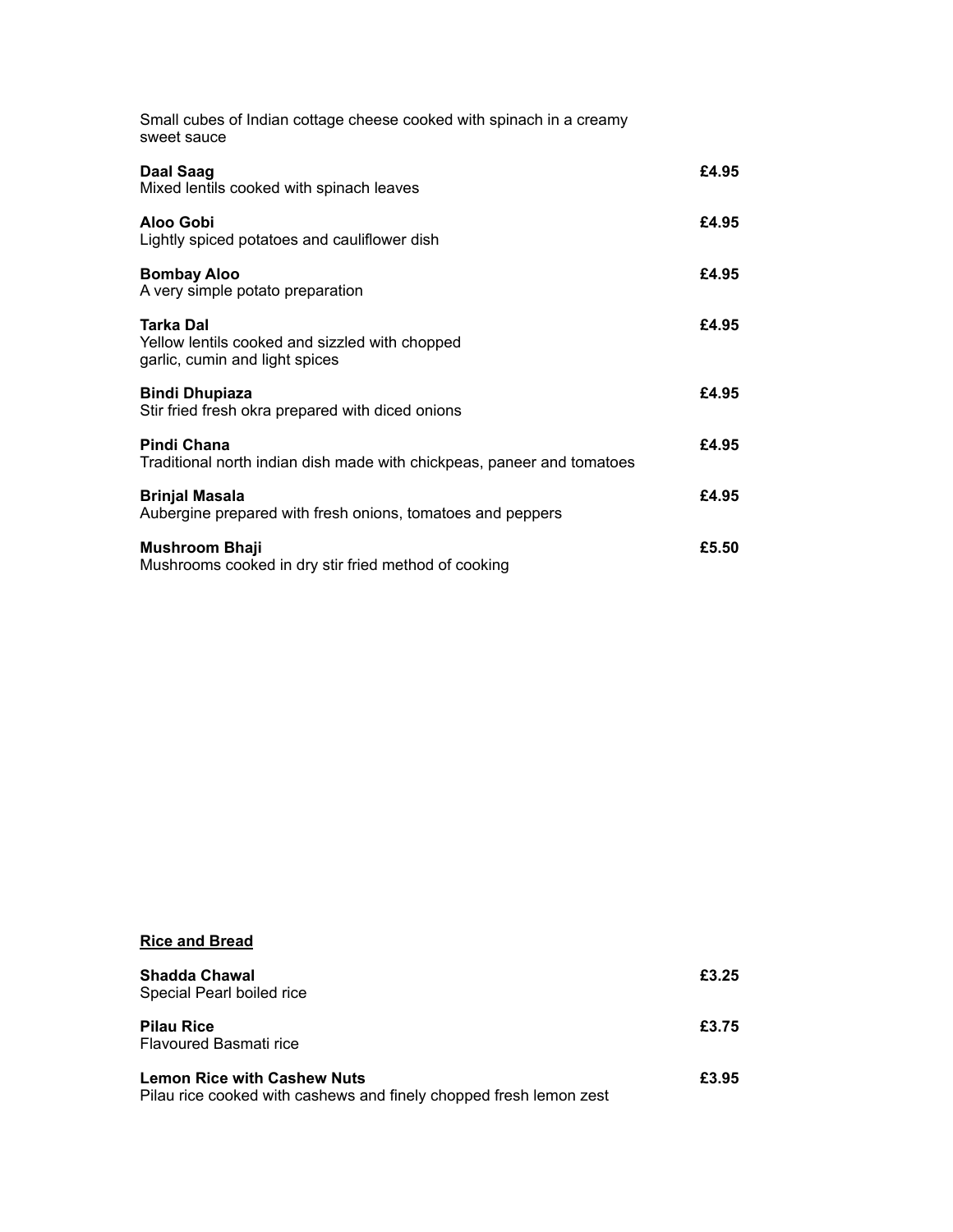| <b>Mushroom Rice</b><br>Finely chopped mushrooms tossed in with pilau rice                                    | £4.25 |
|---------------------------------------------------------------------------------------------------------------|-------|
| <b>The Chutney Special Rice</b><br>Flavoured Basmati rice stir fried with eggs, and fresh vegetables          | £4.25 |
| <b>Naan</b><br>Leavened bread with flour, eggs and milk baked in the tandoor.<br>Perfect with a tandoori dish | £3.50 |
| Peshwari Naan<br>Naan bread filled with almond paste and coconut                                              | £3.95 |
| Keema Naan<br>Naan filled with fresh minced lamb                                                              | £3.95 |
| <b>Garlic Naan</b><br>Naan bread topped with garlic and coriander                                             | £3.95 |
| <b>Cheese Naan</b><br>Naan with a hint of cheese flavour                                                      | £3.95 |
| Paratha<br>Flaky thick bread layered with butter                                                              | £3.95 |
| Puri<br>Light deep fried roti                                                                                 | £2.95 |
| Chapati<br>Thin bread prepared on a dry pan                                                                   | £2.95 |
| <b>Tandoori Roti</b><br>Flat and crispy wheat bread. Baked in the tandoor                                     | £2.50 |

# **Extras**

| Popodom and Chutney (per person)                                                                                                 | £1.00 |
|----------------------------------------------------------------------------------------------------------------------------------|-------|
| Kachumber<br>An Indian salad of chopped cucumbers, tomatoes, onions,<br>coriander and lemon juice garnished with cocktail onions | £2.10 |
| <b>Green Salad</b><br>Green leaves accompanied with chopped cucumber,<br>tomatoes and sliced lemon wedges                        | £2.95 |